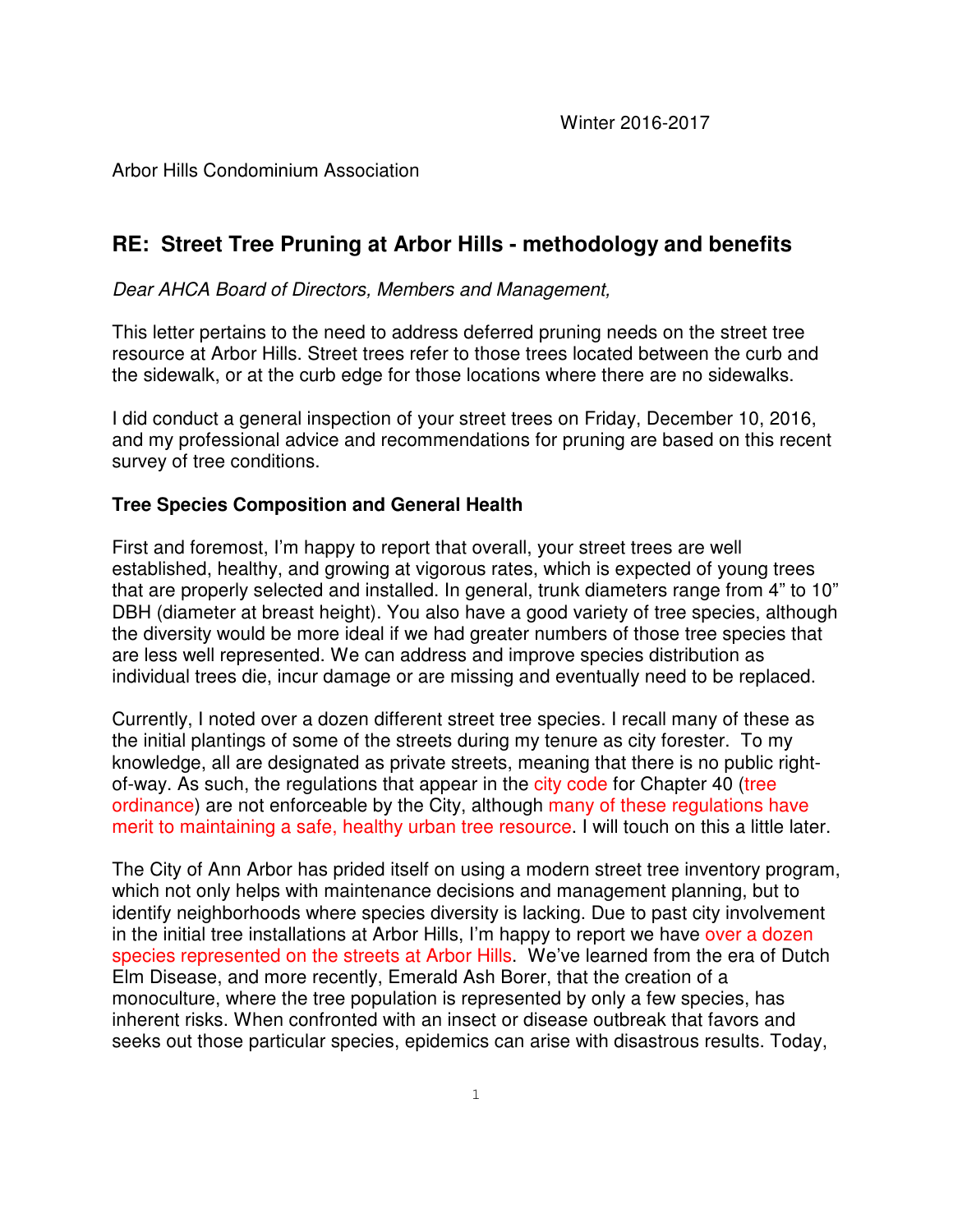a general guide for urban forest resource planning is to have not more than 10% of your total tree resource in one genus (like maple, oak, ash, etc.) and not to have more than 5% represented by one species (like sugar maple, white oak, green ash, etc.).

In the case of **Arbor Hills**, the predominant **street trees species** are Red Maple (Acer rubrum), Freeman Maple (Acer rubrum x saccharinum – a red maple x silver maple hybrid) and Callery Pear (Pyrus calleryana), like the Bradford and Chanticleer cultivars. The remainder are Tulip Tree (Liriodendron tulipifera), Sugar Maple (Acer saccharum), Little-Leaf Linden (Tilia cordata), Japanese Zelkova (Zelkova serrulata), Bur Oak (Quercus macrocarpa), Pin Oak (Quercus palustris), Norway Maple (Acer platanoides), Japanese Tree Lilac (Syringa reticulata), Flowering Cherry (Prunus spp.) and Flowering Crabapple (Malus spp.). That's a healthy blend of shade and ornamental (flowering) tree species. The only challenge is that after the maples and pears, the remaining species are only represented by a handful of specimens.

Again, we can address the need to improve species diversity as trees are removed. For now, **most of the trees are healthy and vigorous, and are just in need of some pruning to remove low limbs for clearance purposes, remove deadwood (few cases), eliminate double leaders (not many) and otherwise reinforce proper tree form. A few trees need to have sucker growth near their base removed.** 

### **Tree Pruning Needs, Types of Pruning and Timing of Pruning**

By far, the primary street tree pruning need at Arbor Hills is **low limb elevation** pruning. This is sometimes referred to as "raising" or "clearance" pruning. When trees are first installed, and for a few growing seasons thereafter, pruning is not recommended unless limbs are broken, damaged, or corrections are needed (cross-over, rubbing limbs, double leaders, etc.). When trees are in this juvenile establishment period, leaving the crown intact allows the tree to provide more carbohydrates to restore root systems compromised the transplanting process, and early crown development.

Once they are established, as the AHCA's are, we can **prune to ensure proper establishment, ideal form and improved vigor. With low limb elevation pruning, we help ensure safe clearance for vehicles and pedestrians. It also results in improved sight distance for drives and intersections, not to mention facilitating snow removal, deliveries and refuse/recycling pick ups without the unintentional but serious tree crown damage that can result from obstructing limbs.**

These benefits are not the primary goal of low limb elevation pruning. **The real benefit is one of improved tree growth and performance. When you remove lower limbs on trees, there is the direct benefit that the water, minerals and nutrients required to fuel photosynthetic growth become focused on nourishing and encouraging new growth and reinforcing the apical dominance of primary branch leaders.**  I mentioned earlier that the concern of the city enforcing its Chapter 40 street tree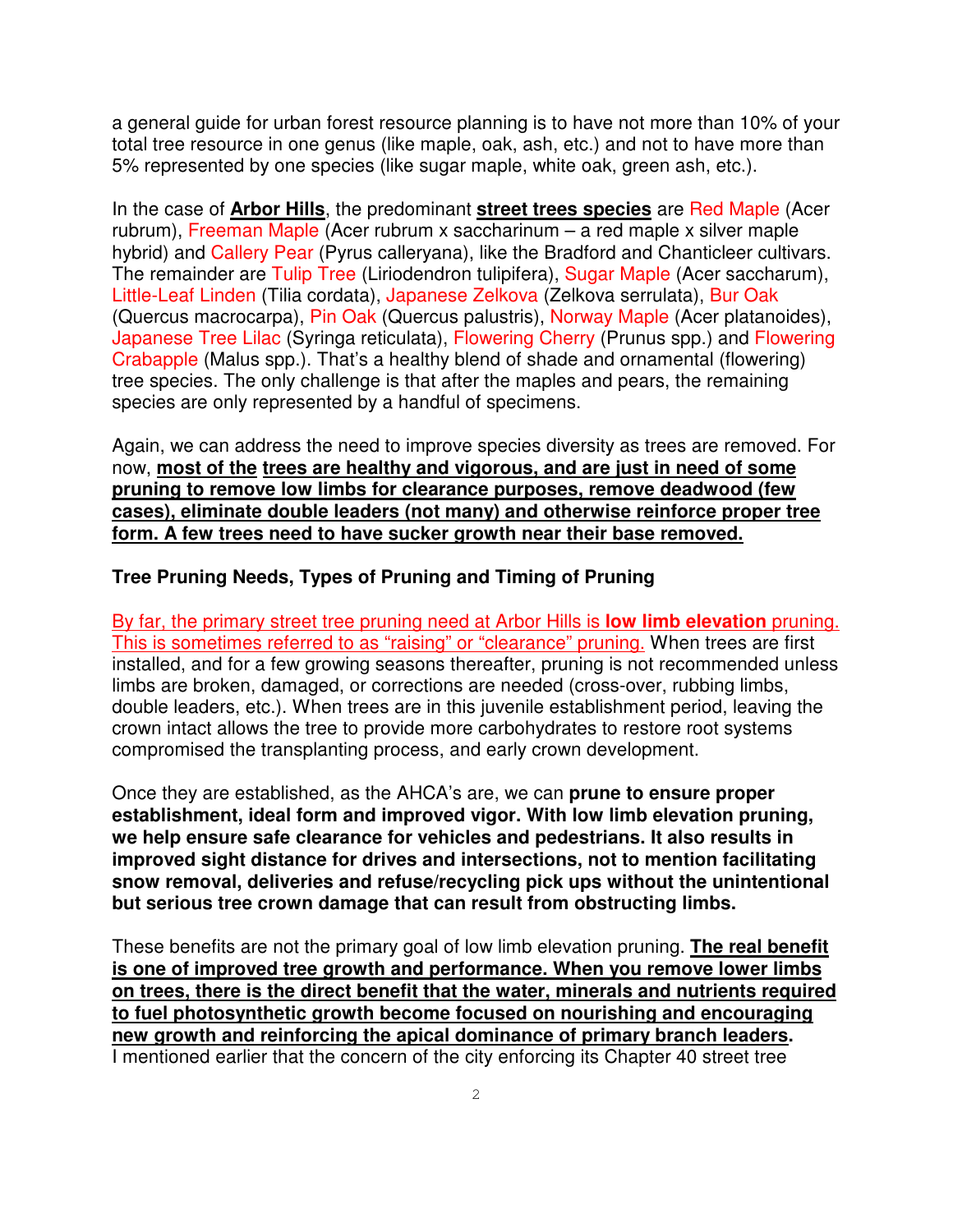clearance requirement of 8' over sidewalks and 12' over streets is a moot point on privately owned streets. Chapter 40 pertains to city maintained public street rights-ofways. Even if it were the standard Arbor Hills should follow, bear in mind that this limb elevation requirement pertains to mature trees. Certainly a 60-foot tall red oak could be cleared to those specifications; we would never enforce that on newly installed and juvenile trees as that would cause radical growth imbalances.

For instance, **it is never recommended that you remove more than 25-30% of a tree's entire crown in a single growing season**. Root systems would suffer by having their source of carbs and sugars suddenly reduced. Before long roots decline and cannot uptake the requisite amount of water and nutrients needed for photosynthesis. Then the crown of the tree begins to produce fewer leaves, and we've set up the tree to fail by upsetting the root/crown balance. In fact, to be safe, **I recommend not removing more than 20% of the visual crown area in a single growing season**. If you need to remove more to achieve the desired clearance, you should phase that work over two or three growing seasons to avoid such negative impacts. This is especially true on trees that have never been pruned, which is the case for most trees in ACHA.

Each individual tree species, and sometimes the individual tree, has a different natural form and growth rate. Trees with an ascending branch habit will need less elevation pruning that those with descending limbs or weeping growth habits.

**During the first pruning cycle, I recommend only raising the low limbs on your street trees to a height of 6 to 6.5 feet. Keep the 20% figure in mind – and take a couple seasons of pruning to achieve to desired clearance, if greater. Once the initial round of pruning is done, plan to prune every 5 to 7 years.** This not only ensures that trees are not pruned too severely, but that limbs that need to be removed are not so substantial as to leave large pruning scars that take longer to close, or detract from overall crown balance and aesthetics.

We certainly would rather have our trees professionally and intelligently pruned, as opposed to have them damaged indiscriminately by delivery vans or garbage trucks.

A few notes on the tree species themselves. As you have a high number of faster growing Red and Freeman maples, these will be easier to get to desired heights merely due to their growth rate. With your next most dominant tree, the Callery pears, more discretion will be needed. These are characteristically lower branched trees, and to raise some of them even to the six-foot height may require a couple of seasons. The low branching axis of this species means that taking off larger limbs back to the main trunk could result in a large portion of the crown being removed. It may be better to leave these larger limbs as structural branches and prune secondary branches growing from them rather than remove the entire limb. We should not sacrifice the form or health of the tree just to meet a clearance goal.

After low limb clearance pruning is completed, pruning should address **deadwood**.